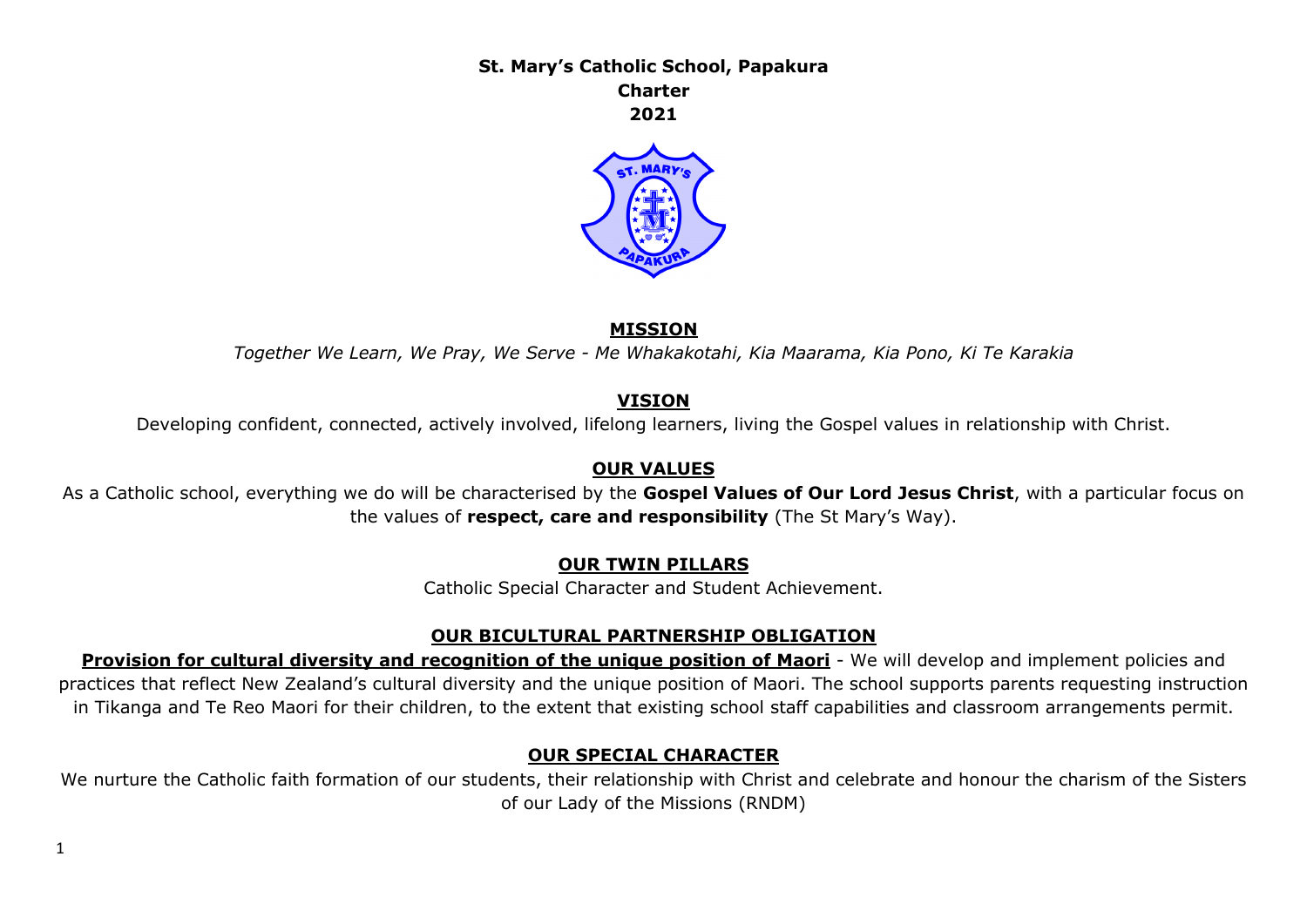## **OUR STRATEGIC OBJECTIVES: 2021 – 2023**

**A. Prioritising and Developing our Catholic Character B. Raising student achievement across the curriculum**

| <b>STRATEGIC OBJECTIVE A:</b><br>Prioritising and developing our Catholic Character |                                                                                                                                                                                                                                                                                                                                                                                                                                                                                                                                             |                                                                                                                                                                                                                                                                           |                                                                                                     |  |  |
|-------------------------------------------------------------------------------------|---------------------------------------------------------------------------------------------------------------------------------------------------------------------------------------------------------------------------------------------------------------------------------------------------------------------------------------------------------------------------------------------------------------------------------------------------------------------------------------------------------------------------------------------|---------------------------------------------------------------------------------------------------------------------------------------------------------------------------------------------------------------------------------------------------------------------------|-----------------------------------------------------------------------------------------------------|--|--|
| <b>Actions</b>                                                                      | 2021                                                                                                                                                                                                                                                                                                                                                                                                                                                                                                                                        | 2022                                                                                                                                                                                                                                                                      | 2023                                                                                                |  |  |
| 1. To nurture our<br>students'<br>relationship<br>with Christ                       | Concept learning integrated with RE<br>Bridging Document - scripture reference<br>to be foundational to each concept<br>Daily gospel readings shared at daily<br>morning prayers<br>Maintain and develop our focus on<br>meditative prayer<br>Each class to attend mass at least once<br>each month<br>To review "The St Mary's Way" (Pastoral<br>Care and Behaviour Management<br>System) to align with Gospel values and<br>school Charism.<br>Review school processes for informing<br>parents/caregivers about RE programme<br>delivery | Consolidate our focus on<br>meditative prayer<br>Improved student participation in<br>Masses<br>Gospel Values are the focus of our<br>"St Mary's Way"<br>RE Information Evenings are an<br>annual event on our school<br>calendar<br>Established sacramental<br>programme | Review St Mary's Way<br>Review success of integration/<br>implementation of RE Bridging<br>document |  |  |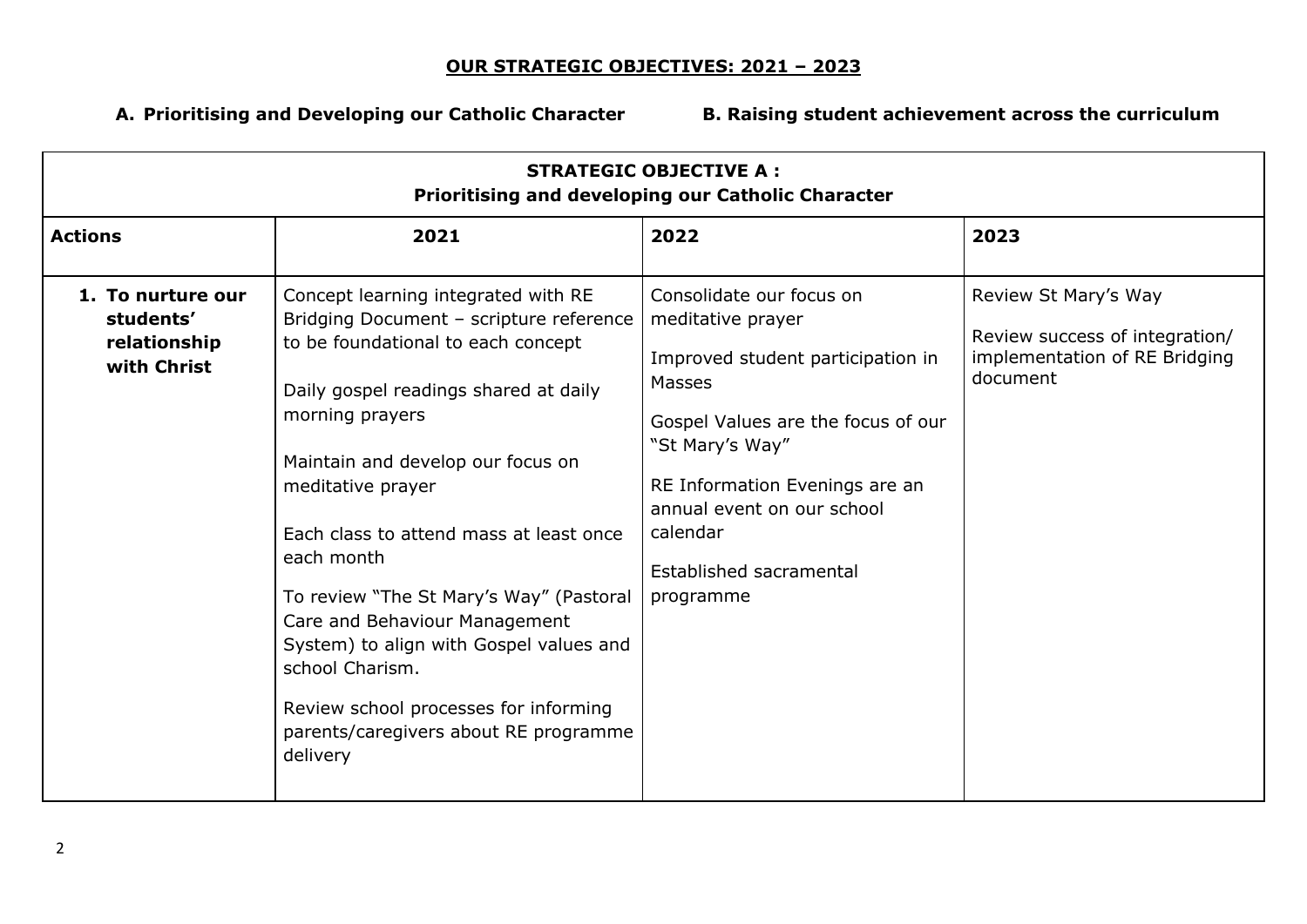|                                                                                                                                                                     | Invite families of 5.3 -5.4 students to<br>enrol for sacramental programme.                                                                                                                                                                                                                                                                                                                         |                                                                                                                                                                                                                                    |                                                                                                                                                                                         |
|---------------------------------------------------------------------------------------------------------------------------------------------------------------------|-----------------------------------------------------------------------------------------------------------------------------------------------------------------------------------------------------------------------------------------------------------------------------------------------------------------------------------------------------------------------------------------------------|------------------------------------------------------------------------------------------------------------------------------------------------------------------------------------------------------------------------------------|-----------------------------------------------------------------------------------------------------------------------------------------------------------------------------------------|
| 2. To support the<br>evangelizing<br>mission of the<br><b>Church</b><br>(Annual CC<br><b>Review Dimension</b><br>$3 -$ Christian<br>Witness until end<br>of Term 2) | To establish and maintain positive and<br>impactful school-parish links - establish<br>strong relationship with new parish<br>priest/s<br>Provide welcome packs to each family -<br>incl. prayer booklet, rosary, candle and<br>book of daily gospel readings<br>Students and school staff more engaged<br>with parish - mission work, service<br>tasks on church grounds, involvement<br>in Masses | Consolidate parish-school links<br>Replenish welcome packs for<br>homes<br>Consolidate mission and service of<br>staff and students at the parish                                                                                  | Embed parish-school links<br>Replenish welcome packs for<br>homes<br>Investigate opportunities for<br>international mission and<br>outreach for staff and students                      |
| 3. To support the<br>faith formation<br>of staff                                                                                                                    | To rebuild and maintain a positive and<br>Catholic staff culture after restructure<br>and new appointments of staff and<br>leadership team<br>Opportunities for further RE or<br>Theological study shared with all staff -<br>all teaching staff to complete 2 RE<br>papers per year<br>Complete CC Self Review by end of<br>Term 2 (Christian Witness)                                             | Establish an active, practicing<br>Catholic staff<br>Enrol all teachers in RE papers for<br>2022<br>CC Self Review- Dimension 2 -<br>Growth in Knowledge (begin in<br>Term 3)<br>Maintain health and wellbeing<br>support of staff | Maintain an active, practicing<br><b>Catholic Staff</b><br>Enrol all teachers in RE papers<br>for 2023<br>Continue CC Self Review-<br>Dimension 2 - Growth in<br>Knowledge (Term 1 & 2) |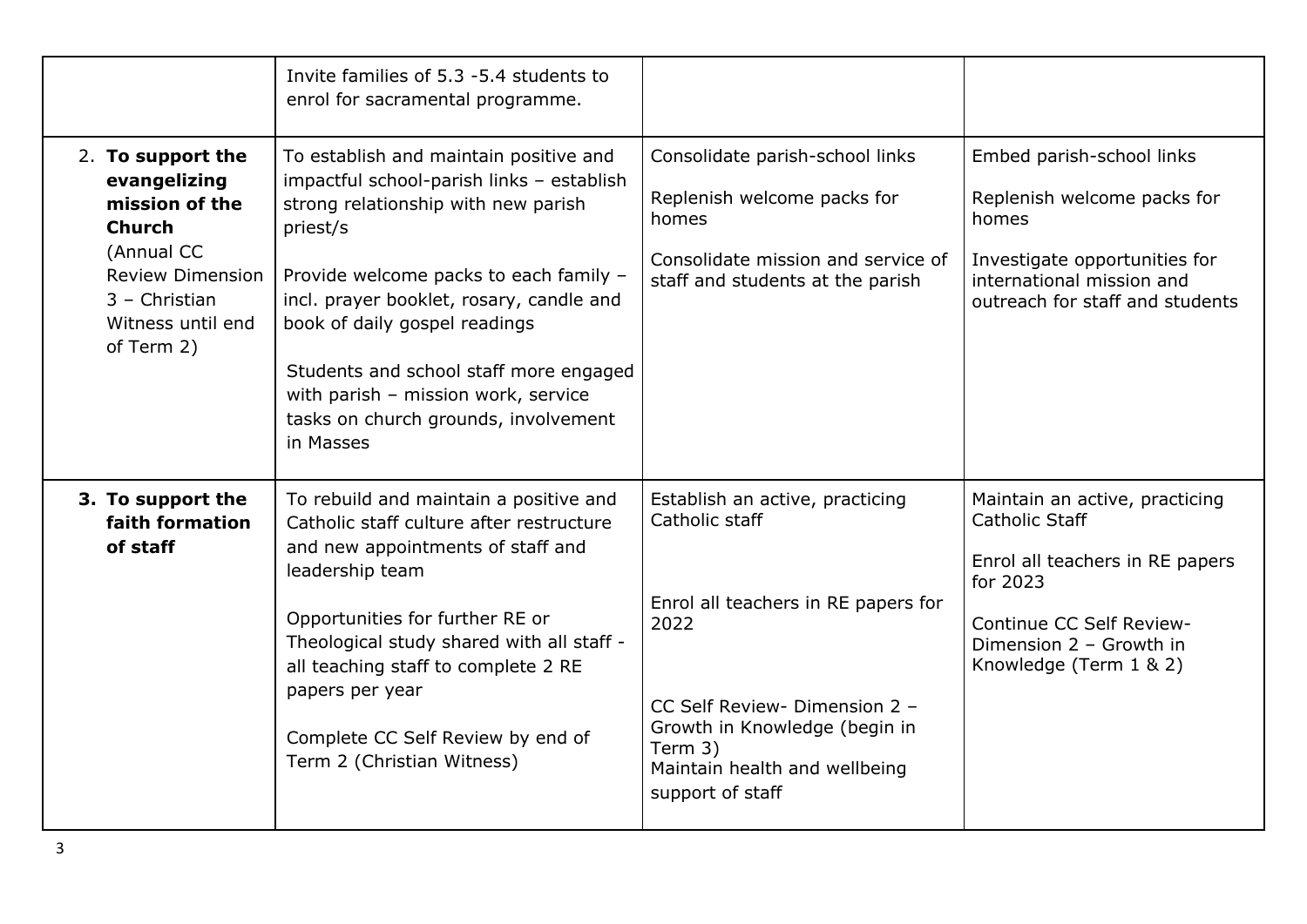|                                                      | All teaching staff expected to attend RE<br>Cluster meetings<br>Consolidate work of "Faith in Action"<br>team - support for needy students<br>Wellbeing programme further developed<br>and maintained - staff health and<br>wellbeing support (mental, emotional<br>and spiritual)<br>Staff masses once each month on<br>school site<br>Support Staff attend all Team Masses         | Review systems for financial<br>support for students from needy<br>families<br>Support all teaching staff to attend<br>staff retreats once per year and RE<br>staff meetings once per term                                                                                                                                                                                                                                                       |                                                                                                                                                  |
|------------------------------------------------------|--------------------------------------------------------------------------------------------------------------------------------------------------------------------------------------------------------------------------------------------------------------------------------------------------------------------------------------------------------------------------------------|--------------------------------------------------------------------------------------------------------------------------------------------------------------------------------------------------------------------------------------------------------------------------------------------------------------------------------------------------------------------------------------------------------------------------------------------------|--------------------------------------------------------------------------------------------------------------------------------------------------|
| 4. To develop our<br>school branding<br>and identity | Embark on a focused marketing strategy<br>to build our preference roll<br>School logo, charism and patrons to be<br>the focus of our Term 1 Inquiry concept<br>Develop a St Mary's, Papakura Student<br>Profile<br>Create and develop a pathway to St<br>Ignatius of Loyola Catholic College,<br>Drury<br>Review the impact of our new school<br>website and other online platforms. | Maintain marketing strategy, with<br>a focus on preference enrolments<br>Plan mini concept study to refresh<br>students' knowledge on our logo,<br>charism and patrons and to<br>introduce new students and their<br>families to St Mary's<br>Consolidate work done on St<br>Mary's Student Profile<br>Build a robust transition process<br>for students to St Ignatius of<br>Loyola Catholic College<br>Review internal transition<br>processes | Establish and consolidate<br>transition processes to St<br>Ignatius of Loyola Catholic<br>College<br>Review all external transition<br>processes |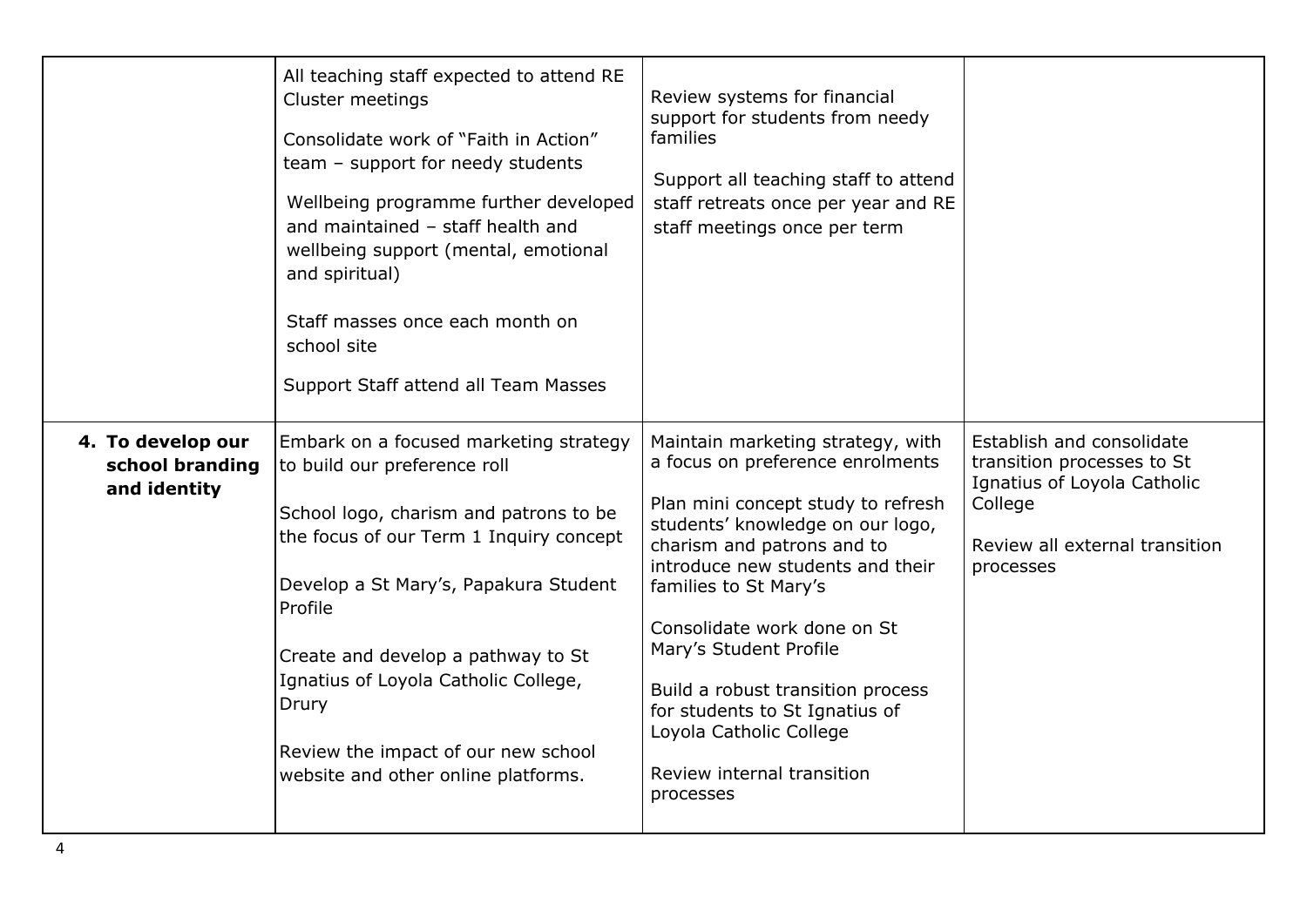| <b>STRATEGIC OBJECTIVE B:</b><br>Raising Students Achievement across the Curriculum |                                                                                                                                                                                                                                                                                                                                                                                                                                                 |                                                                                                                                                                                                                                                                                                  |                                                                  |  |  |  |
|-------------------------------------------------------------------------------------|-------------------------------------------------------------------------------------------------------------------------------------------------------------------------------------------------------------------------------------------------------------------------------------------------------------------------------------------------------------------------------------------------------------------------------------------------|--------------------------------------------------------------------------------------------------------------------------------------------------------------------------------------------------------------------------------------------------------------------------------------------------|------------------------------------------------------------------|--|--|--|
| 1. To continue to<br>develop a local,<br>broadened<br>curriculum                    | Continue to improve achievement in<br><b>Literacy and Maths</b><br>Review impact of Kahui Ako/CoL<br>involvement - alignment of achievement<br>challenge with our strategic goals<br>Review impact of broadened curriculum<br>on achievement, wellbeing and school<br>culture of teaching and learning<br><b>Review EOTC and STEAM activities</b><br>provided in our school curriculum<br>Introduce Play-based learning in the<br>Junior School | Sustain achievement and progress<br>in literacy and maths<br>Continue to review the impact of<br>the Kahui Ako/CoL on our valued<br>student outcomes<br>Review Digital Technology<br>Curriculum<br>Develop Play-based learning<br>approach in the Junior School<br><b>Arts Curriculum Review</b> | <b>Review Science Curriculum</b><br>Review Health/P.E Curriculum |  |  |  |
| 2. To improve<br><b>Assessment &amp;</b><br><b>Reporting</b><br><b>Procedures</b>   | To support teachers' knowledge<br>development on cross-curricular<br>assessment against curriculum<br>expectations<br>To review reporting to parents (NAG 2)<br>to prioritise cross curricular reporting<br>against curriculum expectations<br>Seek feedback from parents on new<br>reporting format                                                                                                                                            | To consolidate our learning about<br>cross curricular assessment and<br>reporting<br>Action feedback from parents<br>about revised reporting format                                                                                                                                              | <b>Review Reporting Processses</b>                               |  |  |  |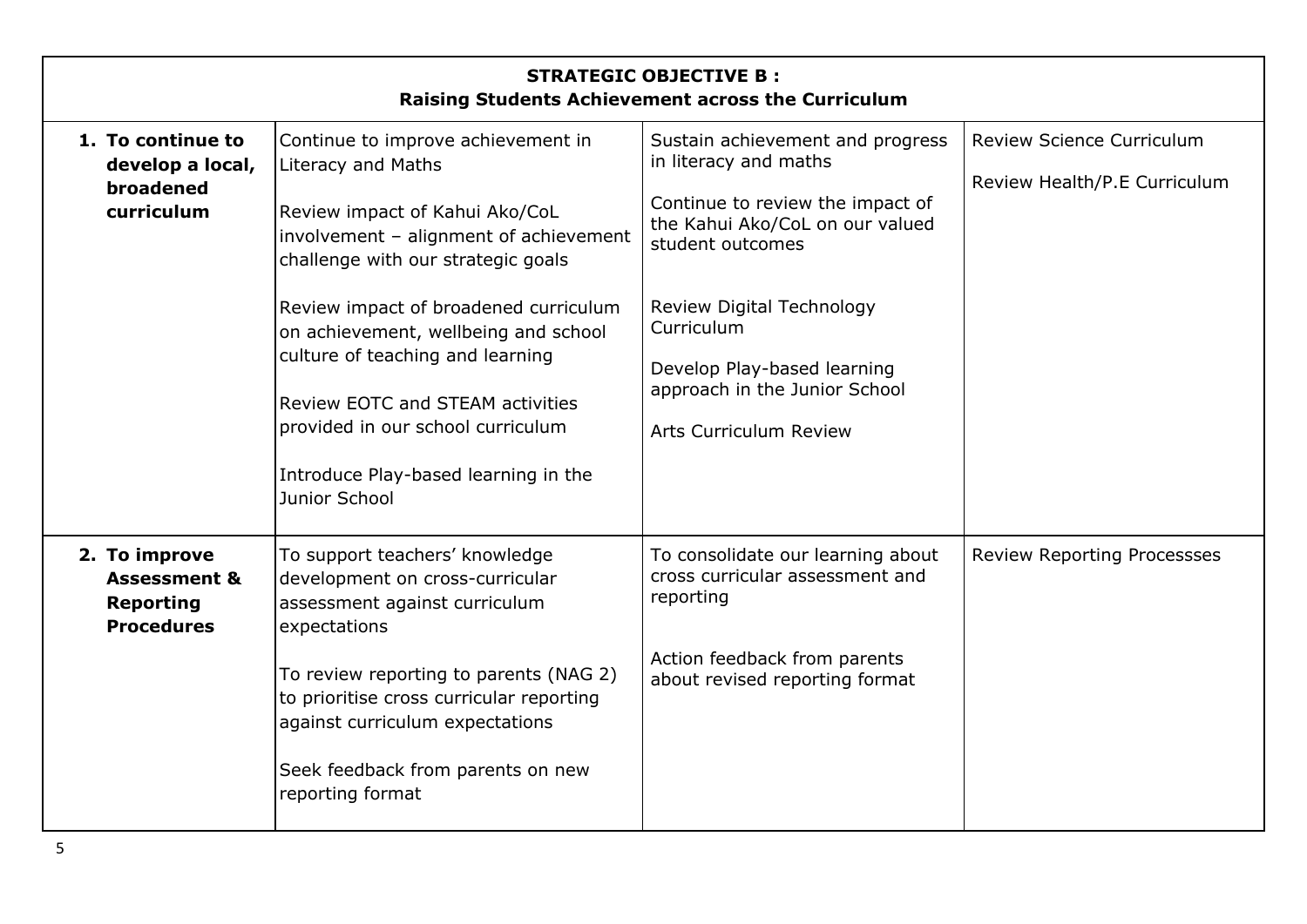| 3. To enhance our<br><b>School</b><br><b>Environment</b> | Develop an ILE in the senior school to<br>align with curriculum demands and<br>enhance a collaborative approach to<br>teaching and learning<br>Continue to develop our property to<br>reflect our Catholic Character, our<br>cultural capital and our local broadened<br>curriculum                                                                                                                                                                                                                                                                                                         | Review the use of the new ILE with<br>a view to adjusting to the<br>decapitation of our intermediate<br>classes<br>Review our property master plan<br>to establish the impact of our<br>developments and plan for the<br>next steps                                                                                                                                                                                                                                                                                                                                                                                |                                                      |
|----------------------------------------------------------|---------------------------------------------------------------------------------------------------------------------------------------------------------------------------------------------------------------------------------------------------------------------------------------------------------------------------------------------------------------------------------------------------------------------------------------------------------------------------------------------------------------------------------------------------------------------------------------------|--------------------------------------------------------------------------------------------------------------------------------------------------------------------------------------------------------------------------------------------------------------------------------------------------------------------------------------------------------------------------------------------------------------------------------------------------------------------------------------------------------------------------------------------------------------------------------------------------------------------|------------------------------------------------------|
| 4. To build our<br>cultural<br>partnerships              | Review Pacific Island and Maori Success<br>Plans.<br>Staff effectively to support Te Reo. Te<br>Ao Māori and Pacific Island<br>achievement.<br>Consolidate staff development in<br>collaborative practice and cultural<br>responsiveness (Te Reo Māori & Te Ao<br>Māori; developing Pacific cultural<br>capital; celebrating and understanding<br>Filipino culture)<br>Engage with community leaders,<br>parents and service providers to<br>introduce Talanoa ako<br>Provide support for teachers to work<br>through their understanding of the<br>Pacific Education Action Plan 2020-2030 | Review Pacific Island and Māori<br>Success Plans.<br>Review staffing<br>Monitor the effectiveness of staff<br>development in cultural practice<br>and responsiveness in their<br>programmes, interactions with<br>students and relationships with the<br>parent community.<br>Conduct further hui/ talanoa with<br>families to support them to<br>participate in the design of their<br>children's learning programmes<br>and to participate in robust<br>learning conversations about their<br>children's achievement and<br>progress.<br>Review implementation of Pacific<br><b>Island Education Action Plan</b> | Consolidate and sustain our<br>cultural partnerships |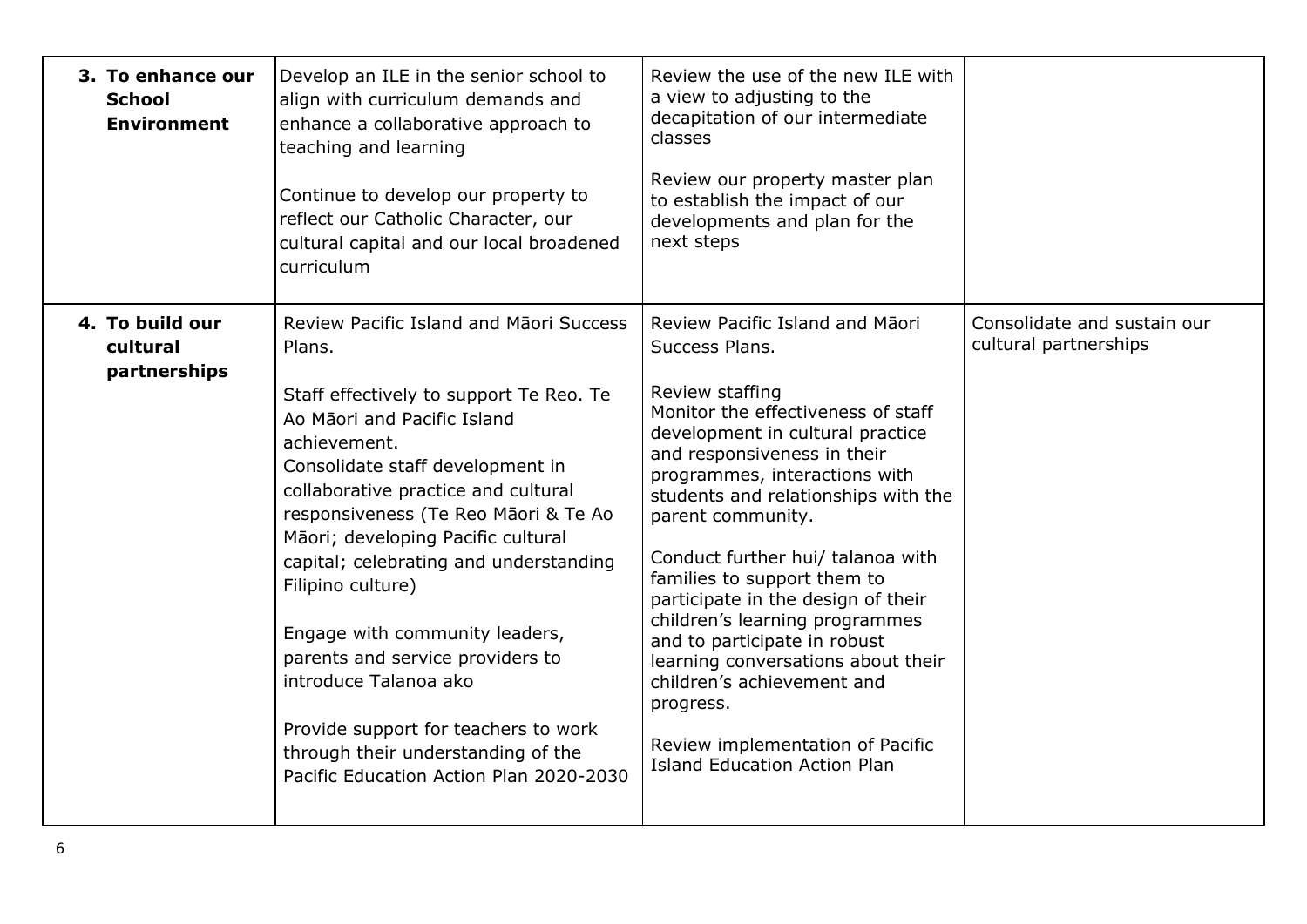|                                                    | Employ/ engage staff and/or agencies to<br>support Pacific Island and Māori<br><b>Education aspirations</b>                                                                                                                                                                                                                                                                                                                                                                                                                                                                                                                     |                                                                                                                                                                                                                                                                          |                                                                                                                                                                                                                                                                                                                     |
|----------------------------------------------------|---------------------------------------------------------------------------------------------------------------------------------------------------------------------------------------------------------------------------------------------------------------------------------------------------------------------------------------------------------------------------------------------------------------------------------------------------------------------------------------------------------------------------------------------------------------------------------------------------------------------------------|--------------------------------------------------------------------------------------------------------------------------------------------------------------------------------------------------------------------------------------------------------------------------|---------------------------------------------------------------------------------------------------------------------------------------------------------------------------------------------------------------------------------------------------------------------------------------------------------------------|
| 5. To encourage<br>staff growth and<br>development | Provision of PLD in DMIC Maths<br>Consolidate Oral Language focus and<br>writing support<br>Provide focused, quality professional<br>development in Play Based Learning<br>strategies for teachers and teacher<br>aides in the Junior School<br>Review fixed term management unit<br>allocation against strategic goals<br>Provide leadership support for new<br>principal and leadership team<br>Provide induction and support for new<br>staff and introduce new professional<br>growth cycle format for all staff<br>Review fixed term appointments in light<br>of roll growth/ drop and decapitation of<br>Year 7/8 classes | Consolidate professional learning<br>from DMIC Maths<br>Build on resources and strategies<br>gained from Play Based Learning<br>PLD.<br>Review staffing in anticipation of<br>decapitation of Year 7/8 classes<br><b>Management Review</b><br>Review induction processes | Embed Maths learning and<br>review progress and<br>achievement in maths - review<br>impact of DMIC pld<br>Review impact of Play-based<br>learning programme (analyse<br>progress and achievement of<br>students in Year 3 (students who<br>have had 3 years in the<br>programme) against previous<br>Year 3 cohort) |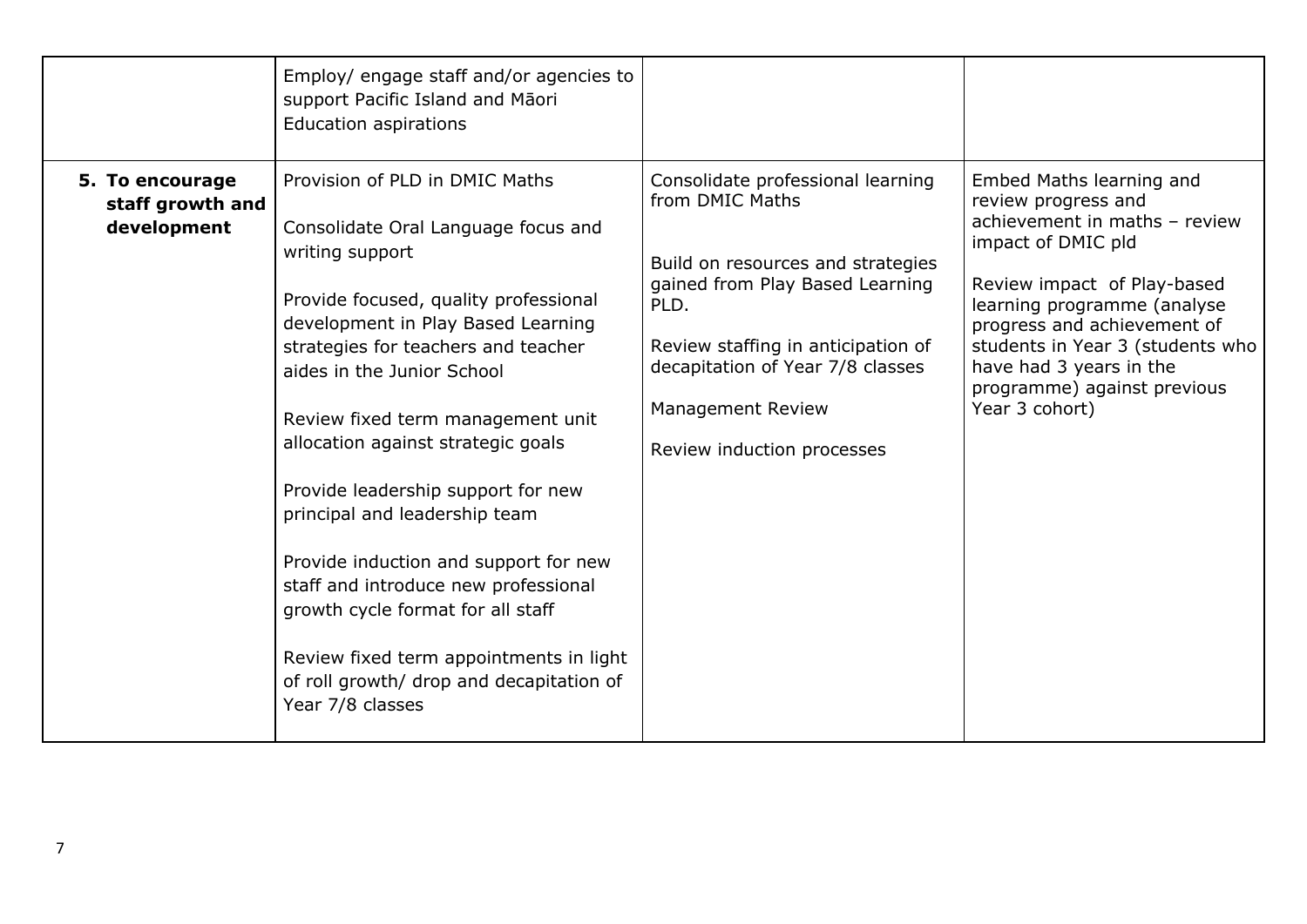| 2021 Annual Plan            |              |                         |                                                    |                                                     |  |
|-----------------------------|--------------|-------------------------|----------------------------------------------------|-----------------------------------------------------|--|
| <b>Item</b>                 | <b>Time</b>  | <b>Budget</b>           | <b>Responsibility</b>                              | <b>Desired Outcome</b>                              |  |
|                             | <b>Frame</b> |                         |                                                    |                                                     |  |
|                             |              |                         | Prioritising and developing our Catholic Character |                                                     |  |
| 1. To nurture our           | Ongoing      | <b>RE Budget</b>        | Principal; DRS; Staff                              | Curriculum integrated with RE Bridging Document     |  |
| students'                   |              | Curriculum Budget       |                                                    | Daily readings are read by all classes              |  |
| relationship<br>with Christ |              |                         |                                                    | Meditation Prayer is strong across all year levels  |  |
|                             |              |                         |                                                    | Monthly attendance at Mass for all students         |  |
|                             |              |                         |                                                    | St Mary's Way aligned well with Gospel Values and   |  |
|                             |              |                         |                                                    | <b>School Charism</b>                               |  |
|                             |              |                         |                                                    | 1 RE Parent Meetings held each year                 |  |
|                             |              |                         |                                                    | 5.3 and 5.4 students complete sacramental           |  |
|                             |              |                         |                                                    | programme                                           |  |
| 2. To support the           | Ongoing      | <b>RE Budget</b>        | Principal; DRS; RE                                 | Strong relationship established with parish priests |  |
| evangelising                |              |                         | Advisers; Catholic                                 | who are well known to the staff and students        |  |
| mission of the              |              |                         | <b>Character Committee</b>                         | Welcome packs provided to each new family who       |  |
| Church                      |              |                         |                                                    | enrols                                              |  |
|                             |              |                         |                                                    | Students and staff engaged in regular mission/      |  |
|                             |              |                         |                                                    | service works in the community and at the parish    |  |
| 3. To support the           | Ongoing      | PLD Budget              | Principal; DRS; RE                                 | A positive Catholic staff culture established       |  |
| faith formation             |              | <b>Teacher Only Day</b> | <b>Advisers</b>                                    | All staff complete 2 RE papers per year to gain RE  |  |
| of staff                    |              | <b>Budget</b>           |                                                    | qualifications                                      |  |
|                             |              | <b>Relief Budget</b>    |                                                    | All teaching staff attend all RE Cluster meetings   |  |
|                             |              | <b>Retreat Budget</b>   |                                                    | Support staff attend 1 staff retreat                |  |
|                             |              |                         |                                                    | Staff wellbeing programme is well established       |  |
|                             |              |                         |                                                    | All staff attend staff Mass each month and support  |  |
|                             |              |                         |                                                    | staff attend all team masses                        |  |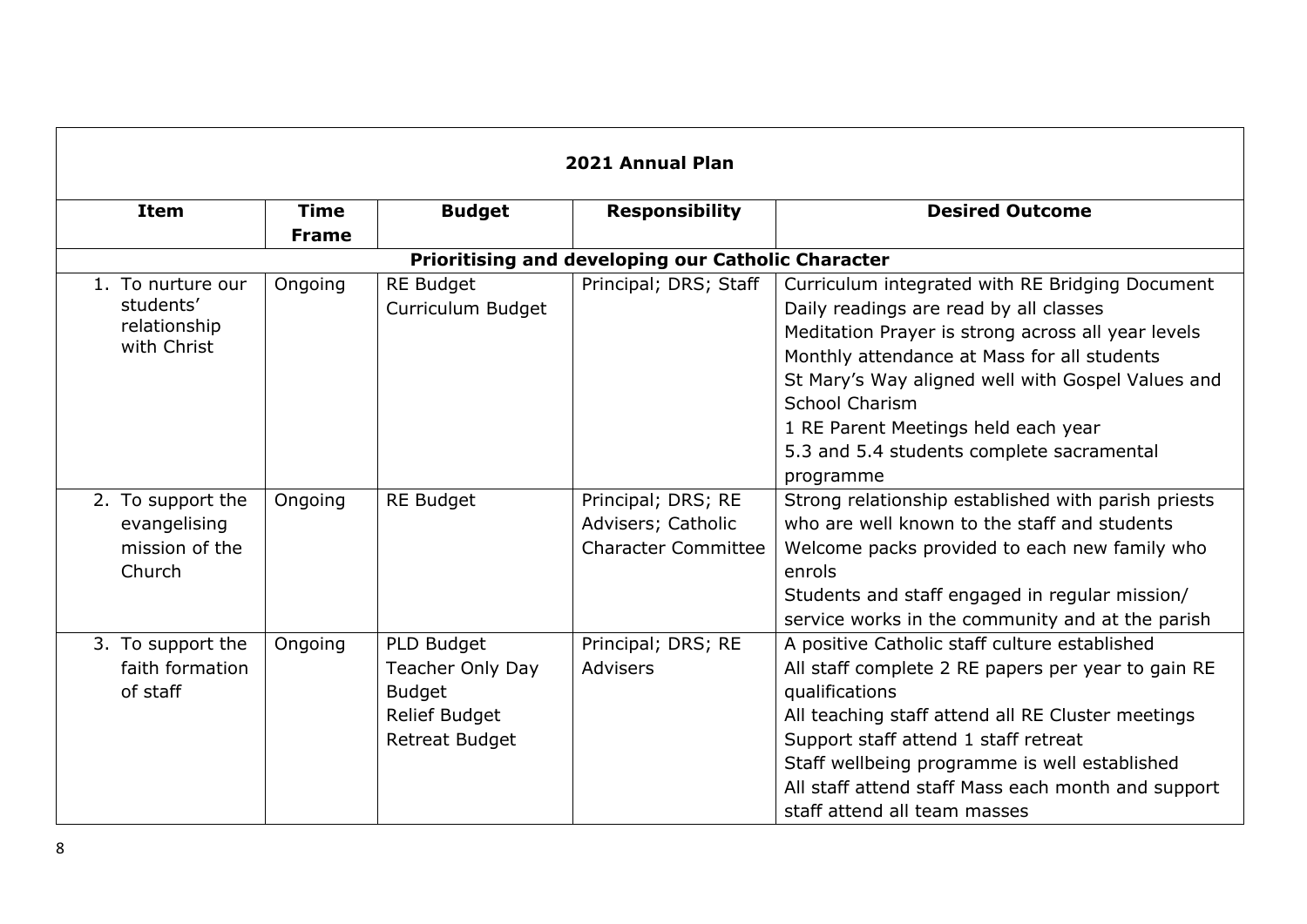| 4. To develop our<br>school<br>branding and<br>identity          | July 2021        | <b>Property Budget</b>                                            | Principal; Parish<br>Priests; RE Advisers;<br><b>Catholic Character</b><br>Committee | Preference roll growing well<br>Students are familiar with all school patrons,<br>understand the meaning behind our logo and learn<br>to live our charism<br>St Mary's Papakura Student Profile is established<br>and functioning well<br>A strong pathway to St Ignatius of Loyola Catholic<br>College, Drury is established<br>School Website, Facebook page, ETAP and Seesaw |
|------------------------------------------------------------------|------------------|-------------------------------------------------------------------|--------------------------------------------------------------------------------------|---------------------------------------------------------------------------------------------------------------------------------------------------------------------------------------------------------------------------------------------------------------------------------------------------------------------------------------------------------------------------------|
|                                                                  |                  |                                                                   |                                                                                      | is reviewed                                                                                                                                                                                                                                                                                                                                                                     |
|                                                                  |                  |                                                                   | Raising Student Achievement across the Curriculum                                    |                                                                                                                                                                                                                                                                                                                                                                                 |
| 1. To continue to<br>develop a local,<br>broadened<br>curriculum | December<br>2021 | Curriculum Budget<br>\$3000 in Capital<br><b>Budget Provision</b> | Principal; Leadership<br>Team                                                        | Literacy and maths achievement is strong and<br>consistently improving<br>Impact of Kahui Ako/CoL is reviewed against<br>strategic goals<br>Impact of broadened curriculum is reviewed against<br>student achievement and engagement<br>EOTC and STEAM programmes are reviewed<br>Play-based learning programme introduced and<br>developing well                               |
| 2. To improve<br>assessment<br>and reporting<br>procedures       | April<br>2021    | PLD Budget<br>\$3000 (Seesaw &<br>ETaP)                           | Principal; Leadership<br>Team                                                        | Teachers are using cross curricular assessment<br>procedures effectively to report student progress to<br>parents<br>Teachers are familiar with curriculum expectations<br>across all curriculum areas for their year levels<br>Reporting to Parents processes are reviewed<br>against broadened curriculum<br>Parents provide feedback on new reporting format                 |
| 3. To further<br>enhance our<br>school<br>environment            | December<br>2021 | Property Budget<br>10YPP                                          | Principal; Property<br>Committee                                                     | ILE teaching and learning spaces built to align with<br>curriculum demands and enhance a collaborative<br>teaching and learning approach                                                                                                                                                                                                                                        |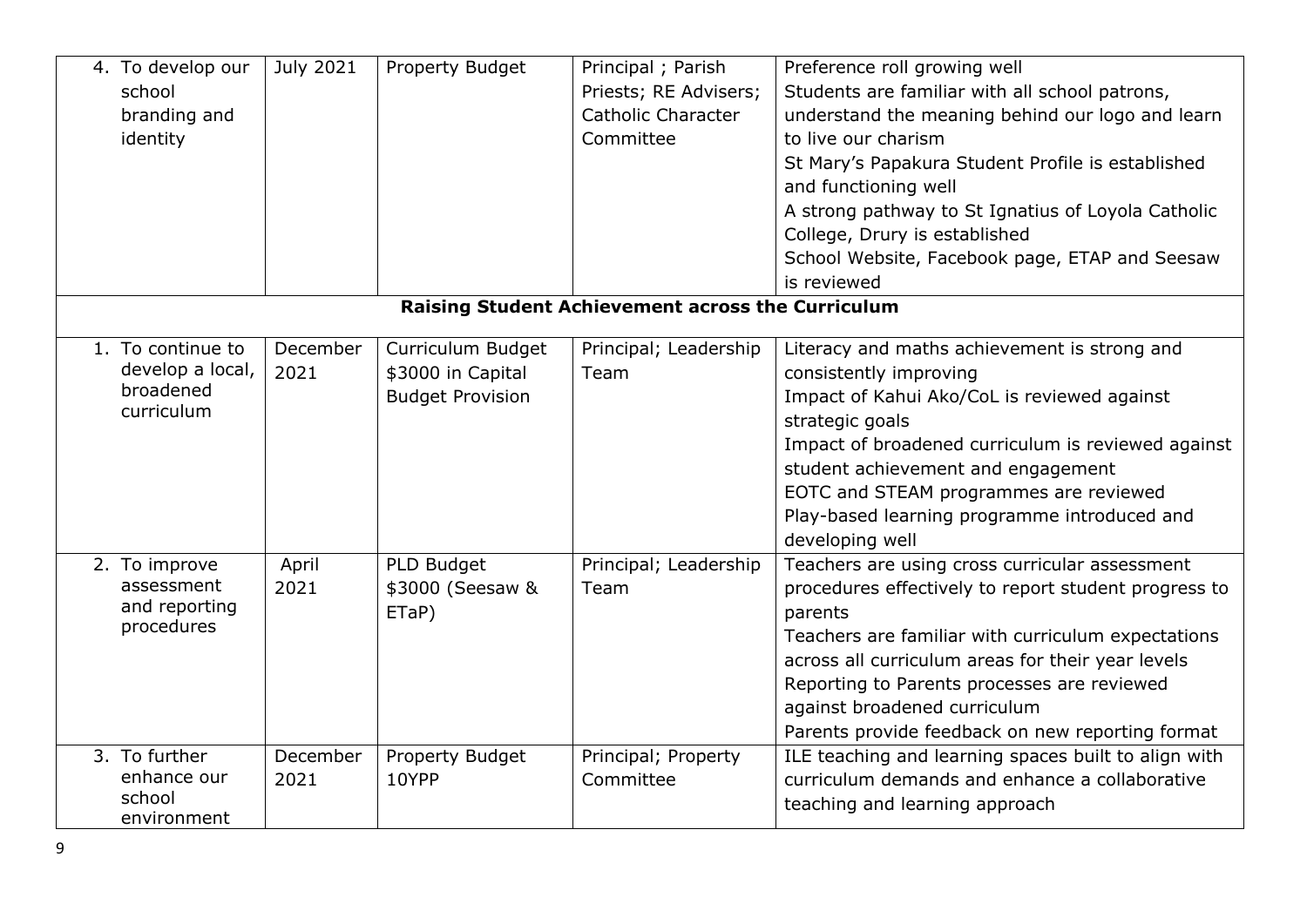|                 |          |                        |                     | School property reflects our Catholic Character, our |
|-----------------|----------|------------------------|---------------------|------------------------------------------------------|
|                 |          |                        |                     | cultural capital and our local broadened curriculum  |
| 4. To build our | December | <b>Staffing Budget</b> | Principal; Within   | Whanau/Aiga Liaison person, Pasifika tutor and       |
| cultural        | 2021     | CoL Partnership        | School CoL Teacher; | Kapa Haka Tutor employed min.15-20hrs per week       |
| partnerships    |          | Provision              | Cultural Liaison    | (budgeted)                                           |
|                 |          | PLD and Curriculum     | Officer/ Kapa Haka  | Māori and Pacific Island Success Plans are reviewed  |
|                 |          | Budgets - Staff Te     | tutor               | against Annual achievement and engagement            |
|                 |          | Reo Development        |                     | Staff are confident practitioners in collaborative   |
|                 |          | via Education          |                     | practice and cultural responsiveness, including      |
|                 |          | Perfect - \$3000       |                     | improving their Te Reo proficiency and knowledge     |
|                 |          |                        |                     | in Te Ao Māori. Kapa Haka and Pacific Island culture |
|                 |          |                        |                     | groups functioning and performing well.              |
|                 |          |                        |                     | Talanoa Ako Programme established and                |
|                 |          |                        |                     | functioning well                                     |
|                 |          |                        |                     | All teachers are familiar with the Maori and Pacific |
|                 |          |                        |                     | Island Education Action Plan 2020-2030 and can       |
|                 |          |                        |                     | confidently measure their own development against    |
|                 |          |                        |                     | its expectations for teachers                        |
|                 |          |                        |                     |                                                      |
| 5. To encourage | Ongoing  | PLD Budget             | Principal; DP;      | All teachers have been supported through and are     |
| staff growth    |          | CoL Partnership        | Outside PLD         | engaged in DMIC Maths PLD and are using              |
| and             |          | Provision              | Providers           | strategies effectively                               |
| development     |          |                        |                     | Impact of Oral Language and writing PLD is           |
|                 |          |                        |                     | reviewed                                             |
|                 |          |                        |                     | Junior Teachers receive ongoing support to build     |
|                 |          |                        |                     | their knowledge and expertise in Play-Based          |
|                 |          |                        |                     | Learning                                             |
|                 |          |                        |                     | Fixed Term management Units are reviewed             |
|                 |          |                        |                     | New Principal Support provided through MoE by        |
|                 |          |                        |                     | <b>Evaluation Associates</b>                         |
|                 |          |                        |                     | Principal and DP Appraisals supported by Capability  |
|                 |          |                        |                     | Plus                                                 |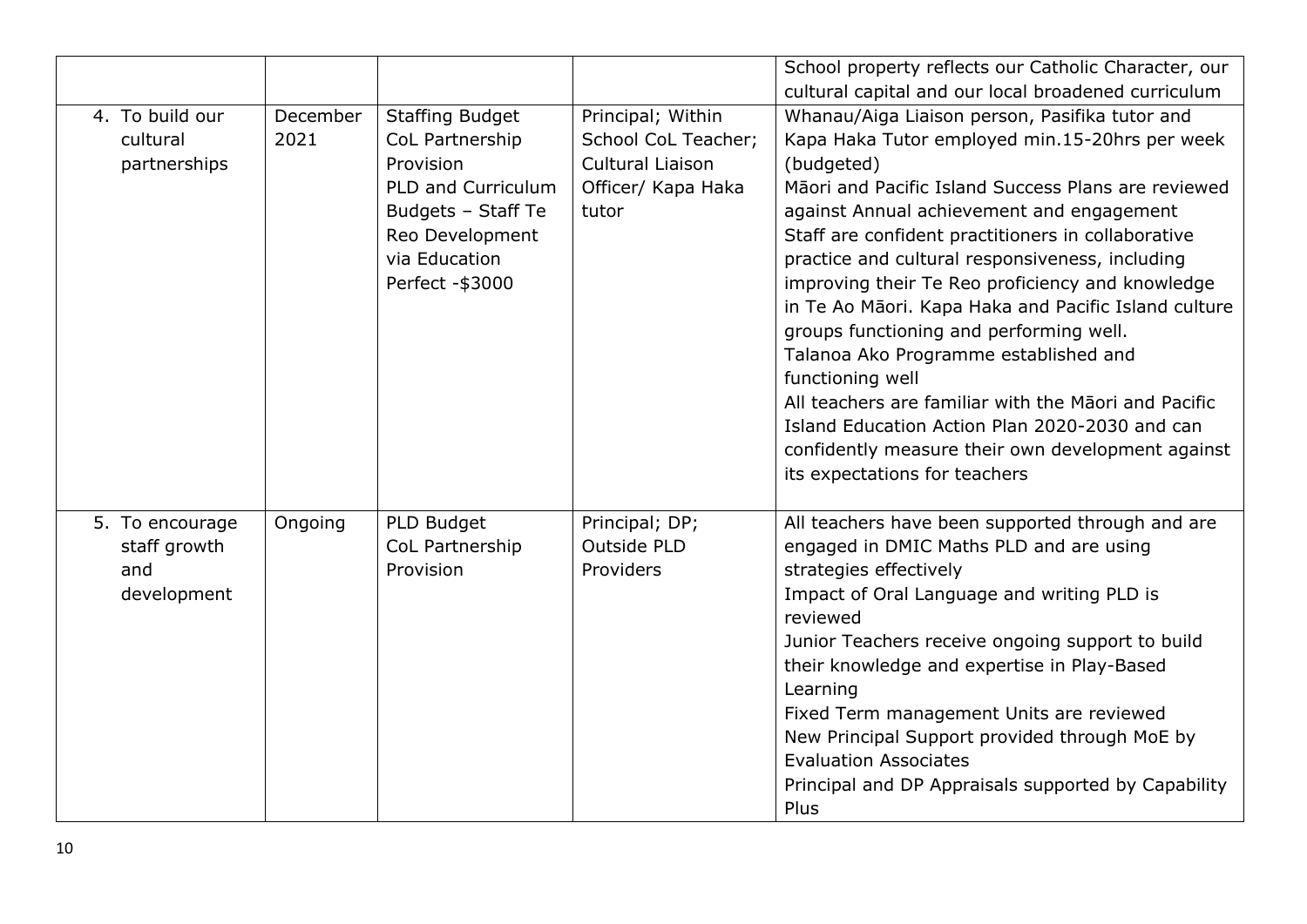|  | New Leadership team supported through Kahui         |
|--|-----------------------------------------------------|
|  | Ako/ CoL                                            |
|  | New Staff well inducted into St Mary's Policies and |
|  | Protocols                                           |
|  | Review Fixed Term Appointments                      |
|  | All staff engaged in a Professional Growth Cycle to |
|  | support their growth and development                |

# **1. Trustee register: updated when there is any change of board membership and reviewed annually**

Approved number of elected parent representatives = 5

| <b>Name</b>                   | <b>Phone/email</b>                                                                        | Position on board $-$<br>chair (CH), trustee<br>(T), commissioner<br>(CMR), member (ME) | Type of member $-$<br>parent elected,<br>selected, co-opted,<br>staff trustee, student<br>trustee, proprietor's<br>appointee, principal | <b>Date</b><br>started <sup>2</sup> left the | <b>Date</b><br><b>board</b> | <b>Current</b><br>term<br>expires |
|-------------------------------|-------------------------------------------------------------------------------------------|-----------------------------------------------------------------------------------------|-----------------------------------------------------------------------------------------------------------------------------------------|----------------------------------------------|-----------------------------|-----------------------------------|
| George Khoury                 | 021 975 591<br>gkhoury794@gmail.com                                                       | <b>CH</b>                                                                               | Parent elected                                                                                                                          | 15/6/16                                      |                             | Election<br>2022                  |
| Evan Jensen                   | 021 809 202<br>evanneats@hotmail.com                                                      | Deputy Chair<br>$(\mathsf{T})$                                                          | Proprietor's appointee                                                                                                                  | 15/6/16                                      |                             | Election<br>2022                  |
| Judy Zanzottera               | 021 537 140<br>pizanzottera@gmail.com                                                     | $(\top)$                                                                                | Parent elected                                                                                                                          | 15/6/16                                      |                             | Election<br>2022                  |
| Chris Butler                  | 021 807 976<br>chris.butler@aucklandcouncil.govt.<br>nz                                   | $(\top)$                                                                                | Proprietor's appointee                                                                                                                  | 15/6/16                                      |                             | Election<br>2022                  |
| Audrey Kippen                 | 027 3664424<br>audreyk@stmaryspapakura.school.<br>principal@stmaryspapakura.school.<br>nz | $(\top)$                                                                                | <b>Staff Trustee</b><br>Principal                                                                                                       | 16/8/18<br>14/11/20                          |                             | Election<br>2022                  |
| Anna Buckley                  | 021945070<br>annab@stmaryspapakura.school.nz                                              | $(\top)$                                                                                | <b>Staff Trustee</b>                                                                                                                    | 20/2/20                                      |                             | Election<br>2022                  |
| Fr James Mulligan 09 298 5134 |                                                                                           | $(\mathsf{T})$                                                                          | Proprietor's appointee                                                                                                                  | 21/2/19                                      |                             | Election                          |

 $\rightarrow$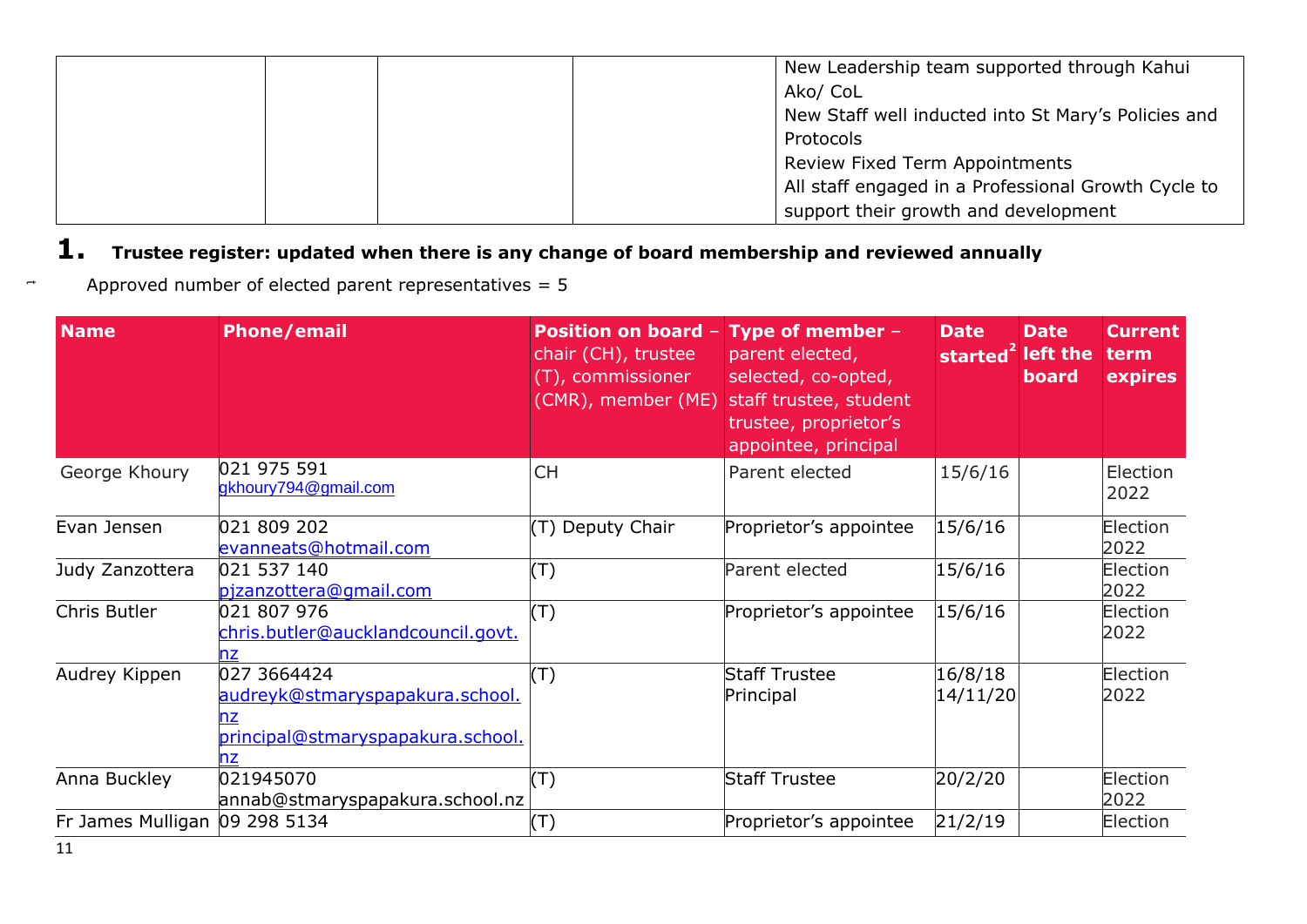|                      | father.mulligan@gmail.com                             |                             |                                      |          | 2022             |
|----------------------|-------------------------------------------------------|-----------------------------|--------------------------------------|----------|------------------|
| <b>Wendy Peoples</b> | 021 644 645<br>wendypeoplesbot@gmail.com              | $(\mathsf{T})$              | Parent elected                       | 25/10/18 | Election<br>2022 |
| Damian Williams      | 021 0256 3709<br>damian.williams@windowslive.com      | $(\mathsf{T})$              | Parent elected                       | 15/6/16  | Election<br>2022 |
| Greg Howarth         | 021 778 801<br>greg.howarth@crombielockwood.co<br>.nz | $(\mathsf{T})$              | Parent elected                       | 20/6/19  | Election<br>2022 |
| Catherine Venu       | 021 109 9514<br>catherine venu@msn.com                | $(\mathsf{T})$<br>Secretary | Proprietor's appointee               | 20/6/19  | Election<br>2022 |
| Margaret Pahina      | 021 956936<br>margaretpahina@gmail.com                | (N/A) Minutes<br>Secretary  | <b>Employed Minutes</b><br>Secretary | 20/2/20  | Election<br>2022 |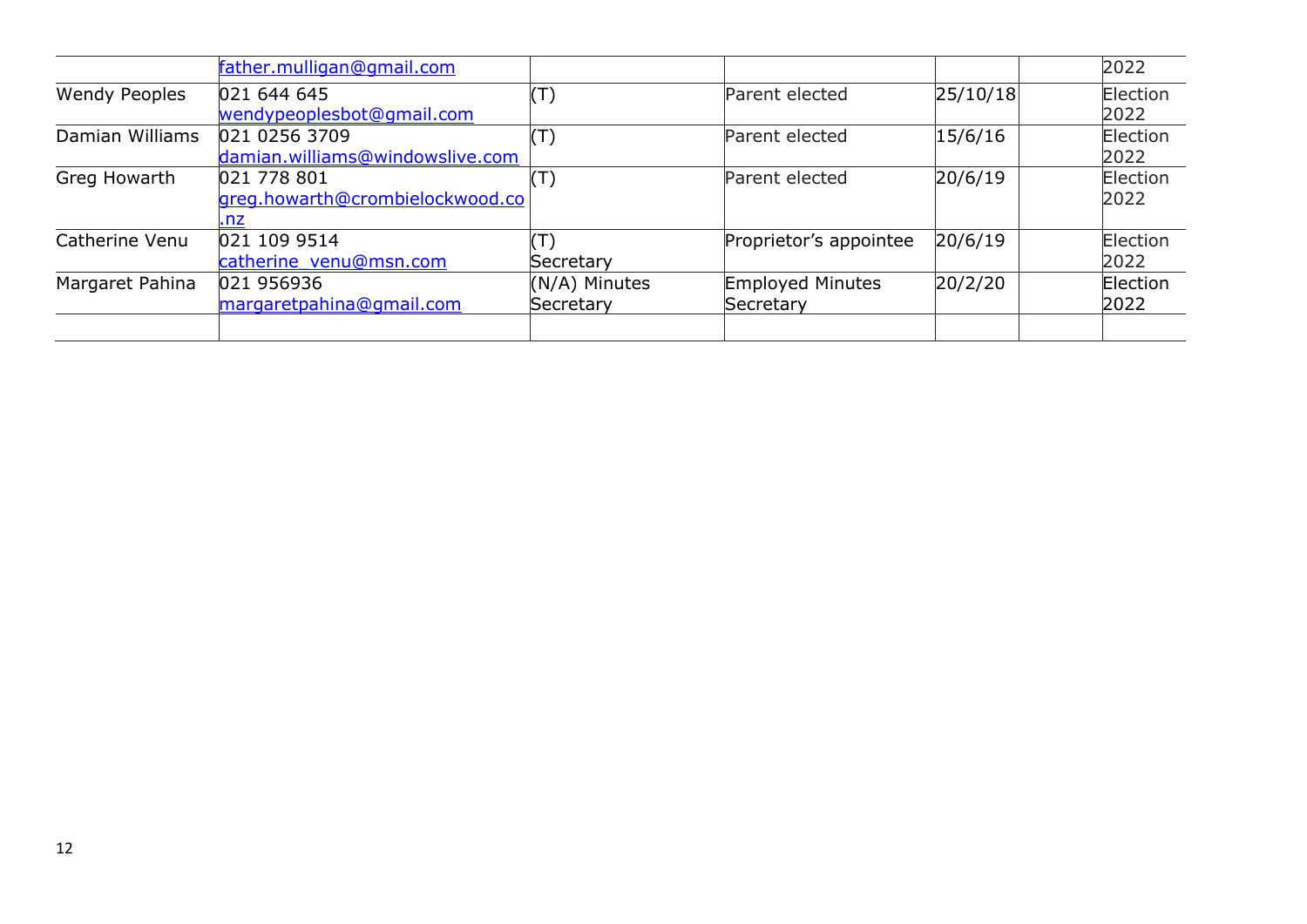# **Board Work Plan and Board meeting dates**

| <b>Area for Review</b>                        | 25-Feb                                              | 25-Mar                                                                               | 20-May                                                       | $24 - Jun$                                                      | $29 -$ Jul                                     | $19-Aug$                                                                         | 23-Sep                                              | <b>28-Oct</b>                                      | 18-Nov                                                                                | 2-Dec                                     |
|-----------------------------------------------|-----------------------------------------------------|--------------------------------------------------------------------------------------|--------------------------------------------------------------|-----------------------------------------------------------------|------------------------------------------------|----------------------------------------------------------------------------------|-----------------------------------------------------|----------------------------------------------------|---------------------------------------------------------------------------------------|-------------------------------------------|
| <b>Charter/strategic</b><br>plan              | <b>Confirm and</b><br>approve<br>Charter.           | Annual aims/goals regularly reviewed and reported to BOT through Principal's reports |                                                              |                                                                 |                                                |                                                                                  |                                                     |                                                    | Review of<br>strategic<br>plan                                                        | Strategic Plan<br>draft and<br>approval   |
| <b>Strategic aims</b>                         | Submit to<br>MoE by 1 <sup>st</sup><br><b>March</b> | <b>Raising</b><br><b>Student</b><br><b>Achievement</b>                               | <b>Building our</b><br><b>Cultural</b><br><b>Connections</b> | <b>Encouraging</b><br><b>Staff Growth</b><br><b>Development</b> | <b>Development</b><br>of School<br><b>Site</b> | <b>Nurturing</b><br>our<br>students's<br>personal<br>relationship<br>with Christ | <b>Delivering</b><br>a Broader<br><b>Curriculum</b> | <b>Review of</b><br><b>Strategic</b><br>Aims/goals | <b>Draft</b><br><b>Charter &amp;</b><br><b>Strategic</b><br><b>Plan 2020-</b><br>2022 |                                           |
| <b>Policies &amp;</b><br><b>Procedures</b>    |                                                     | Catholic<br>Special<br>Character                                                     | Student<br>Assessment<br>& Evaluation                        | Property<br>Maintenance                                         | Employee<br>Assistance                         | Hazards                                                                          | Classroom<br>Release<br>Time                        | Child<br>Protection                                | Role of the<br>chair                                                                  | Theft & Fraud<br>Prevention               |
|                                               |                                                     | Child<br>Protection                                                                  | <b>Sick</b><br>Bay/Medical<br>Room                           | Road Safety                                                     | Equal<br>Employment<br>Opportunities           | Curriculum<br><b>Delivery</b>                                                    | Abuse                                               | Contractors<br>Health &<br>Safety                  | Segregation<br>of Duties                                                              | Uniform<br>Procedures and<br>Requirements |
|                                               |                                                     | Code of<br>Practice for<br>International<br><b>Students</b>                          | Parent<br>Guidelines<br>on Pupil<br>Illness                  | Internet                                                        | Equity                                         | <b>Bi-Cultural</b>                                                               | Recognition<br>of Service                           | Project<br>Management                              | Sensitive<br>Expenditure                                                              |                                           |
| <b>Student</b><br>progress and<br>achievement | <b>Student</b><br>achievement<br>targets            | Special<br>Education<br>Needs Report                                                 |                                                              |                                                                 | Religious<br>Education<br>Report               | Mid-year<br><b>Student</b><br>Achievement<br>Report                              | Special<br><b>Needs</b><br>Progress<br>Report       |                                                    |                                                                                       | Analysis of<br>variance                   |